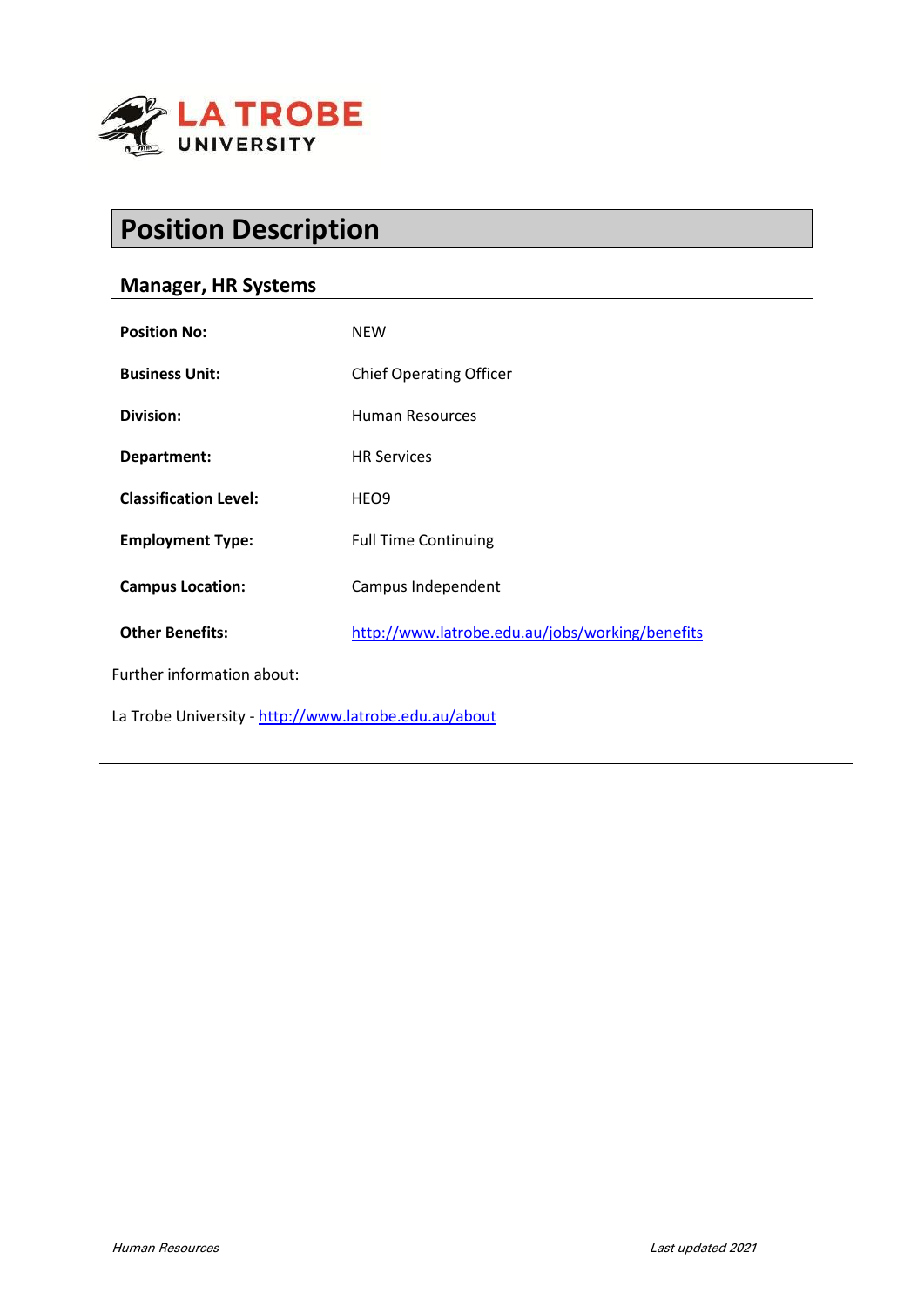The HR Services function is located within Human Resources and provides several services to support La Trobe University in the management of employee related information in particular the payroll processing, support of HR systems, payroll compliance and helpdesk support.

We have become a function focused on innovation and automation to reduce the manual work within both our HR Services areas and our university business functions.

The Manager, HR Systems is responsible for supporting a team of 3 HR systems professionals to manage the operational effectiveness of the core HR Systems:

- SAP
- SuccessFactors Employee Central (EC)
- SuccessFactors Performance and Goals (Career Success)
- Workforce Software (WFS Timesheets)
- Pageup (Recruitment)
- SAP Litmos (Staff Inductions)
- People Pulse (Staff exit survey tool)

The team supports the HR systems used across the Division, all linked to employee related data and payments. Focusing on operational efficiency, system controls, resource capability and effectiveness of system functions. The Manager, HR Systems will be responsible for uplifting the existing team to support the relevant workload required to manage these core systems.

HR Services in a high functioning team that focuses on providing the best service and support to our employees and to ensure the operational requirements of HR workload, projects and initiatives are implemented successfully and in compliance with statutory and legislative requirements.

This position is not a technical SAP role but instead managing the operational efficiency of the HR Systems.

#### **Duties at this level will include:**

- Provide strategic support and advice within HR Services requiring integration of a range of internal and external system processes and demands, and an ability to achieve objectives operating within complex organisation structures.
- Have independence in the allocation of resources within constraints established by senior management.
- Make significant high level creative, planning and management contributions.
- Identify trends, strengths, weaknesses, opportunities and risks in professional area of responsibility that may have an impact on the University to enable appropriate and timely action to be administered, reporting where appropriate.
- Participate in the annual business planning process to support strategic direction of own work area.
- Substantial management responsibility, usually for a diverse set of functions, including responsibility for allocating resources, setting and reviewing longer term performance criteria and objectives.
- Interact with senior colleagues across all areas of the University, with internal and external committees and other external bodies, providing high level input.

Develop and enable the capability of staff within the work area by monitoring and continuously managing their performance and mentor them to better meet current and future role requirements. In doing this, provide staff with constructive feedback and support for high quality performance contributions.

#### **Specific Accountabilities for this Position include:**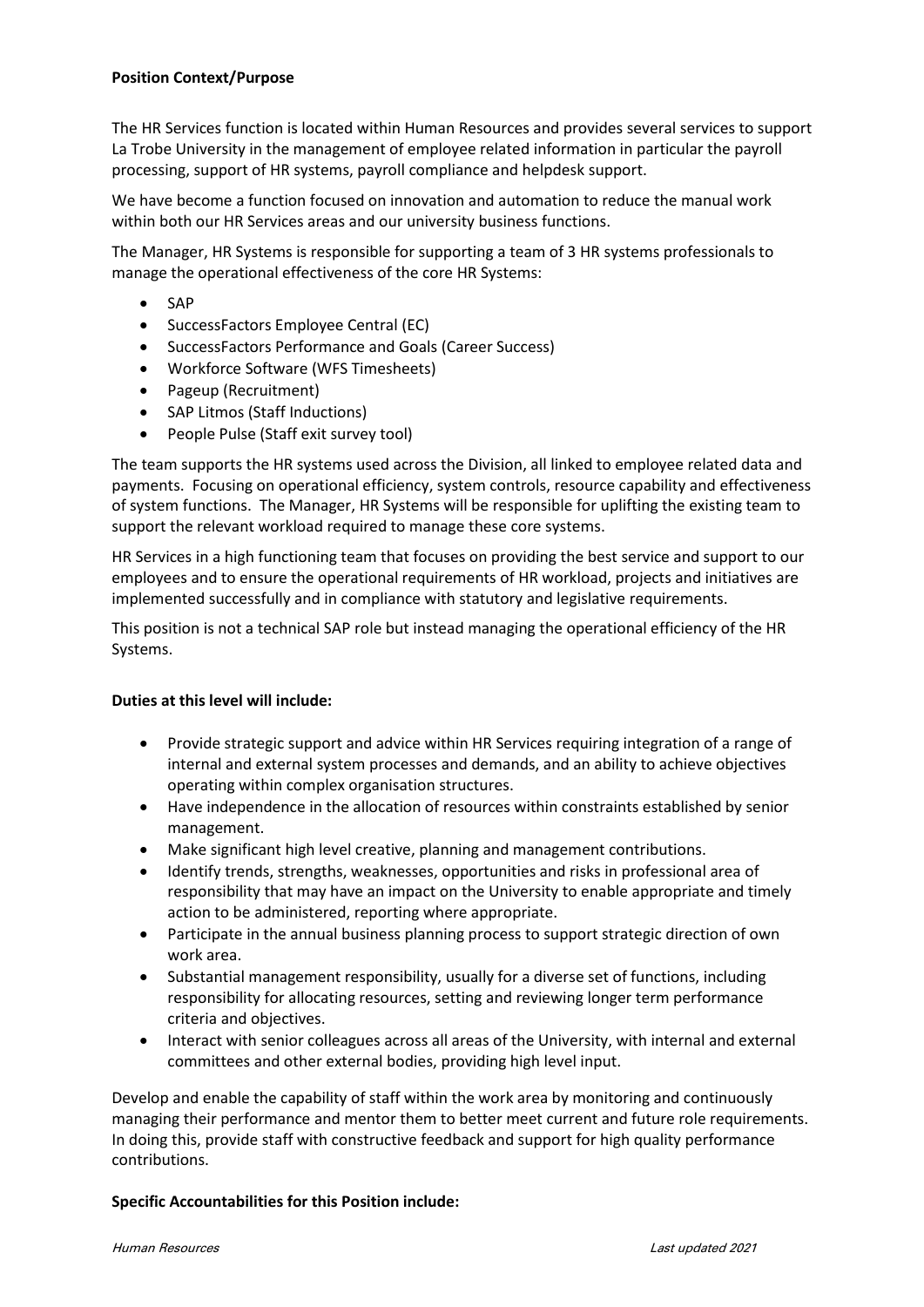- Leadership of a HR Systems functions to support a complex working environment with multiple systems and data support. Leading by example with a hands-on approach to successfully coach and develop a team of analysts and processing officers.
- Accountable for HR Systems performance ensuring that relevant HR Systems within span of control are operating efficiently from an operational perspective.
- Responsible for an annual plan of system upgrades, legislative system impacts and robotic innovation events. Responsible for embedding this plan into the wider HR Services team engaging resources as required
- Creation of an annual robotics plan to seek and identify continuous improvement opportunities within the areas of HR Transactional system processes. Responsible for identifying process, oversee design and testing in collaboration with Service Innovation and embed process controls into HR systems personnel to manage ongoing robots.
- Regular monthly touchpoints with Software vendors and IS department on system performance monitoring and currency, building strong relationships with those involved.
- Accountable and responsible for strong planning with software vendors and IS staff on system upgrades, support packs and new core system functionality in line with business requirements, end of financial year and Service Level Agreements.
- Accountable for supporting the HR System Analysts to identify improvements to the HR System operation through automation and more innovative ways of managing core functionality. Leading by example and creating opportunities for learning within the team.
- Provide strong support to the Manager, Payroll and Compliance to support the payroll staff with relevant systems knowledge partaking in relevant advisory sessions with payroll staff.
- Strong escalation management of significant system issues to relevant areas of the university, managing issues that affect payroll delivery efficiently and are well documented.
- Responsible for upskilling yourself and the team with relevant system enhancements knowledge and seeking regular input from team members on key areas of development in this space.
- Drive the focus and delivery on HR automation into the Division with regular touchpoints with the Service Innovation team.

#### **Essential Criteria**

#### **Skills and knowledge required for the position:**

- Extensive management expertise and supporting experience, or a degree or postgraduate qualifications and extensive relevant experience, or an equivalent alternate combination of relevant knowledge, training and/or experience.
- Demonstrated ability to develop and implement innovative policies and practices in pursuit of continuous improvement.
- Demonstrated ability to establish and maintain sound working relationships internally and externally and to communicate effectively on a range of sensitive and complex issues.
- Proven record of developing innovative solutions and practical implementations for strategic change.
- Strong interpersonal skills including ability to negotiate, motivate, influence and build relationships.
- Demonstrated experience working with and influencing senior management.
- Proven experience and success in managing staff performance and development.
- Ability to separate support between technical and operational management aspects of core HR Systems. This is not a typical technical analyst position and requires an operational understanding of HR/Payroll functions to support non-technical team members and payroll staff.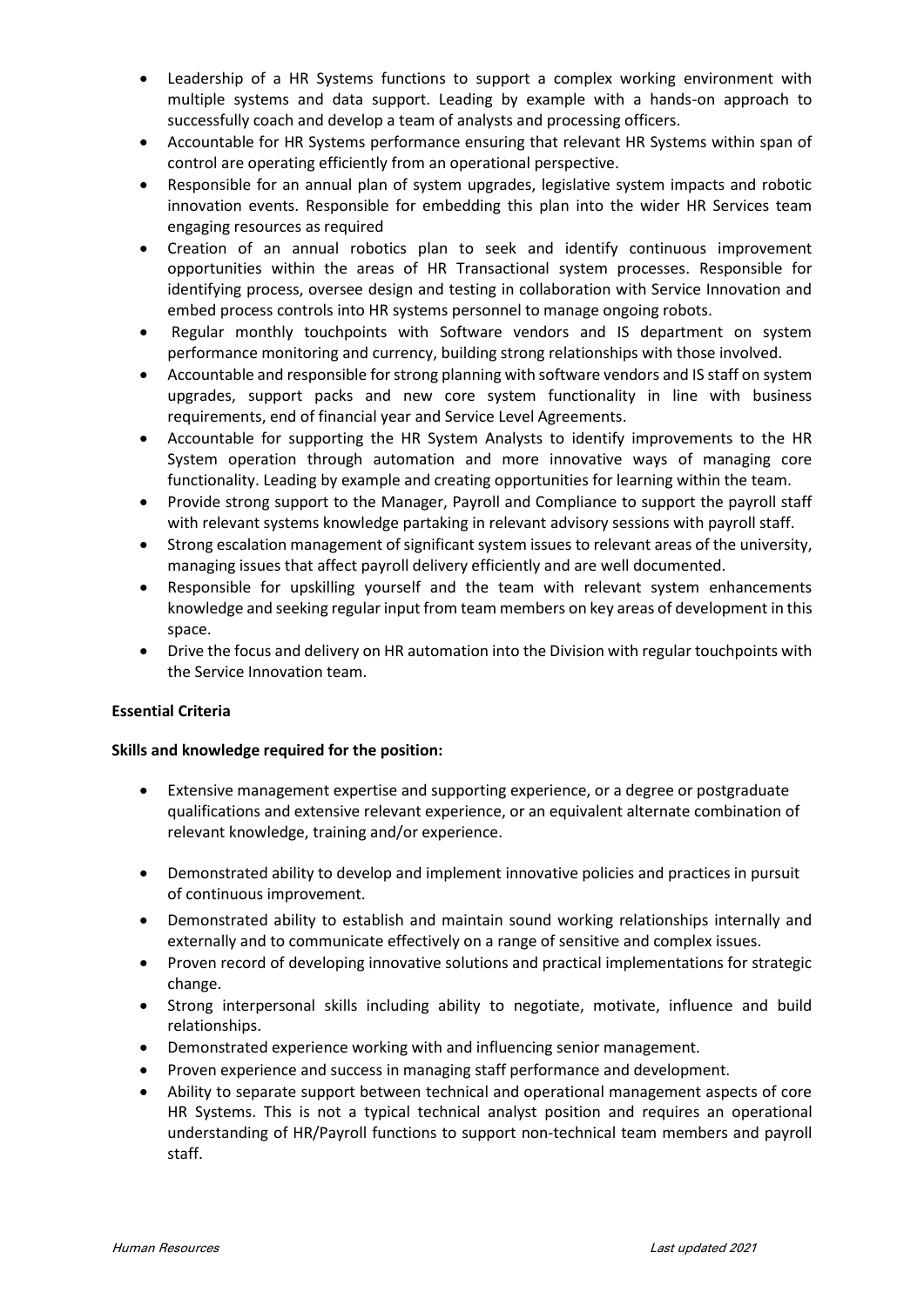### **Specific skills and knowledge required for the position:**

- 5+ years' experience working in a similar role and able to demonstrate strong management skills of an operational systems function in a HR/Payroll or Finance department.
- Strong MS Office experience with advanced knowledge of Excel and other analytical tools
- Ability to identify new developments in technology that will add benefit to the HR Services workload and build a plan to embed this including the ability to highlight functional aspects of the solution and project methodology to assist or lead its embedding.
- Maintain positive relationships and collaborate with team members, customers and vendors to achieve a joint outcome.
- Understanding of project methodologies gained from recent project upgrades or implementations.
- Understanding and use of system reporting tools such as Power BI, crystal, spinifex, etc.

#### **Capabilities required to be successful in the position:**

- Demonstrated commitment to reflective practice and self-development, identifying and challenging own biases, responding to others with empathy and evaluating the way own behaviour impacts team culture and performance.
- Ability to inspire and motivate others towards shared objectives, actively facilitate communication and two-way feedback across the University and create a safe, inclusive, highperforming team culture – consistently modelling and enabling accountability, connection, innovation and care.
- Demonstrated creative, critical and systems thinking, ability to promote a culture of innovation within local area, enabling staff members to evaluate current work practices and identify solutions to local and organisational problems.
- Ability to operationalise strategy, adapt quickly to disruption and actively contribute to a healthy team culture to successfully navigate change – implementing improvements to local and organisational practice.

#### **Essential Compliance Requirements**

To hold this La Trobe University position the occupant must:

- hold, or be willing to undertake and pass, a Victorian Working With Children Check; AND
- take personal accountability to comply with all University policies, procedures and legislative or regulatory obligations; including but not limited to TEQSA and the Higher Education Threshold Standards.
- SAP, SuccessFactors or a relevant HR system certification will be highly regarded but not essential
- Project methodology or certification within either of these 3 disciplines PMBOK, Prince2, Agile knowledge will be highly regarded in this role but not essential

#### **Other Information**

The position description is indicative of the initial expectation of the role and subject to changes to University goals and priorities, activities or focus of the job.

#### **Position Flexibility**

La Trobe University is committed to providing a diverse, inclusive and respectful working environment for all staff. We offer flexible work arrangements that can assist you in balancing your work and other responsibilities.